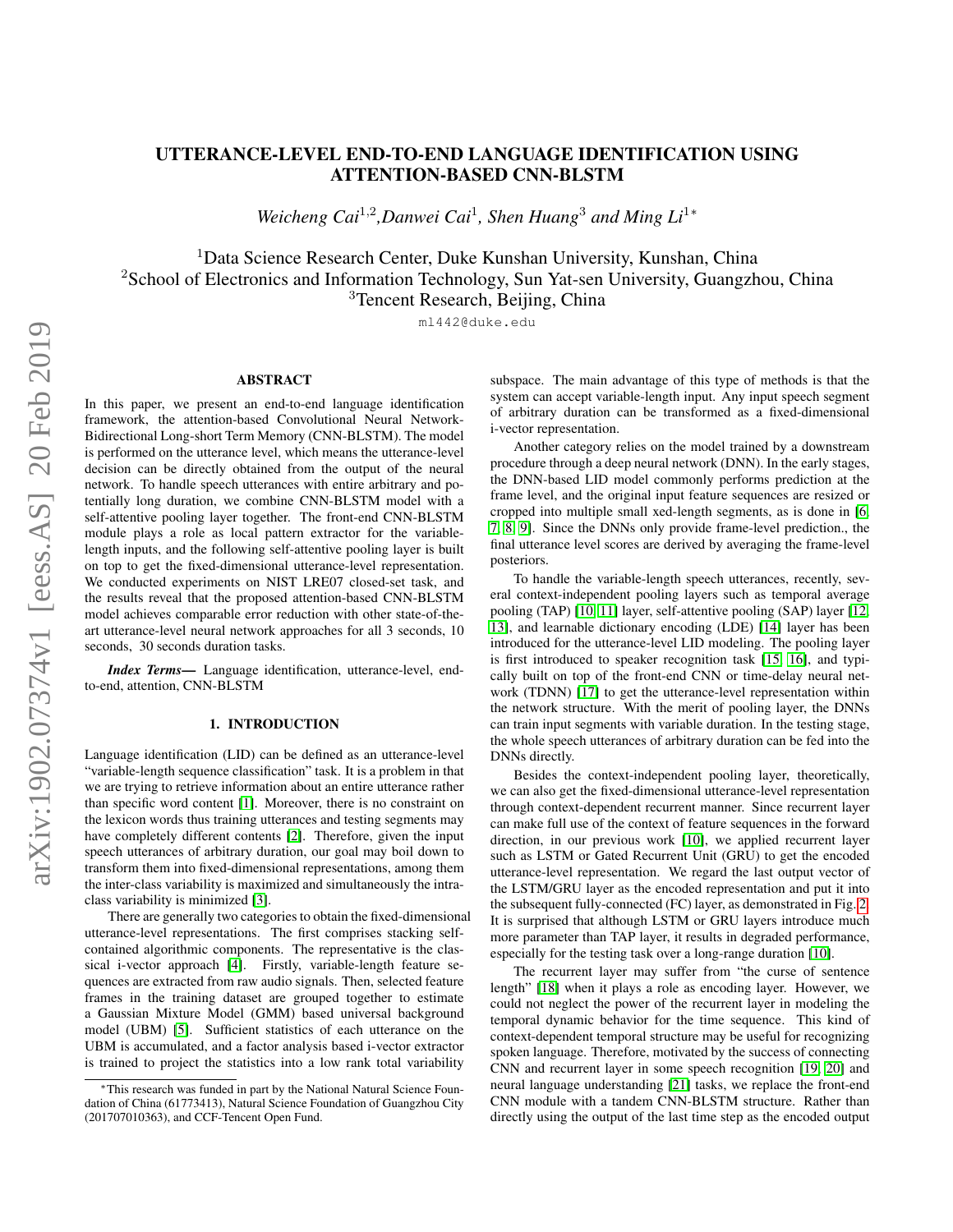

<span id="page-1-1"></span>Fig. 1. Our proposed attention-based CNN-BLSTM framework for LID. It accepts input data sequence with variable length, and produces an utterance-level result directly from the output of the DNN.



Variable-length sequence

<span id="page-1-0"></span>Fig. 2. Diagram of the recurrent encoding layer

information, we employ the recurrent layer as part of our front-end local pattern extractor. Based on the tandem CNN-BLSTM, we additionally apply another attention-based pooling layer on the outputs of all time steps to extract the fixed-dimensional representation. The model is performed on the utterance level, which means the utterance-level decision can be directly obtained from the output of the neural network, given variable-length input sequences.

#### 2. ATTENTION-BASED CNN-BLSTM

## 2.1. System overview

The speech signal is naturally with variable length, and we usually don't know exactly how long the testing speech segment will be. Therefore, a flexible processing method might be able to accept speech segments of arbitrary duration. Fig. [1](#page-1-1) shows our utterancelevel DNN architecture.

The front-end tandem CNN-BLSTM module plays a role as local pattern extractor for the variable-length input sequence. The CNN-BLSTM learned high-level abstract pattern is still with temporal order. The remaining question is: how to aggregate them together over the entire and potentially long duration? Concerning about that, an SAP layer is designated on top of the CNN-BLSTM to get the fixed-dimensional utterance-level representation. The utterancelevel representation after the SAP layer can be further processed through an FC layer and finally connected with a classification out-For a puring the state of CNN control is the output layer of CNN. In receives a target of CNN in the output layer is represented as a target of CNN control is represented as a target Input sequence Learned representation



<span id="page-1-2"></span>Fig. 3. The input-out structure of CNN. It receives a twodimensional feature matrix  $D \times L$ , and produces a 3D tensor block  $C \times H \times W$ 

language category.

After model have been trained, given testing utterances of arbitrary duration, the utterance-level posteriors could be directly obtained from the output of the neural network.

## 2.2. Tandem CNN-BLSTM

## *2.2.1. CNN*

CNN is a kind of specialized neural network for processing data with a known grid-like topology, and it uses learned filters to convolve the feature maps from the previous layer. To some extent, therefore, the convolution layer of CNNs operates in a sliding window manner acting as an automatic local feature extractor.

For a given input temporal ordered feature sequence with the shape  $D \times L$  (where D denotes the feature dimension of the acoustic features, and  $L$  denotes the number of frames), typically, as described in Fig. [3](#page-1-2) the CNN learned representations are a threedimensional tensor block with the shape of  $C \times W \times H$ , where  $C$  denotes the number of channels,  $H$  and  $W$  denotes the height and width of the feature maps. Generally,  $W$  and  $H$  are much smaller than the original  $D$  and  $L$ , since we have many downsample operations within the CNN structure.

## *2.2.2. BLSTM*

For LID task, it might be beneficial to have access to future as well as past context. However, standard LSTM networks ignore future context. BLSTM extend the unidirectional LSTM networks by introducing a backward direction layer. The model is, therefore, able to exploit information both from the past and future [\[22\]](#page-4-21).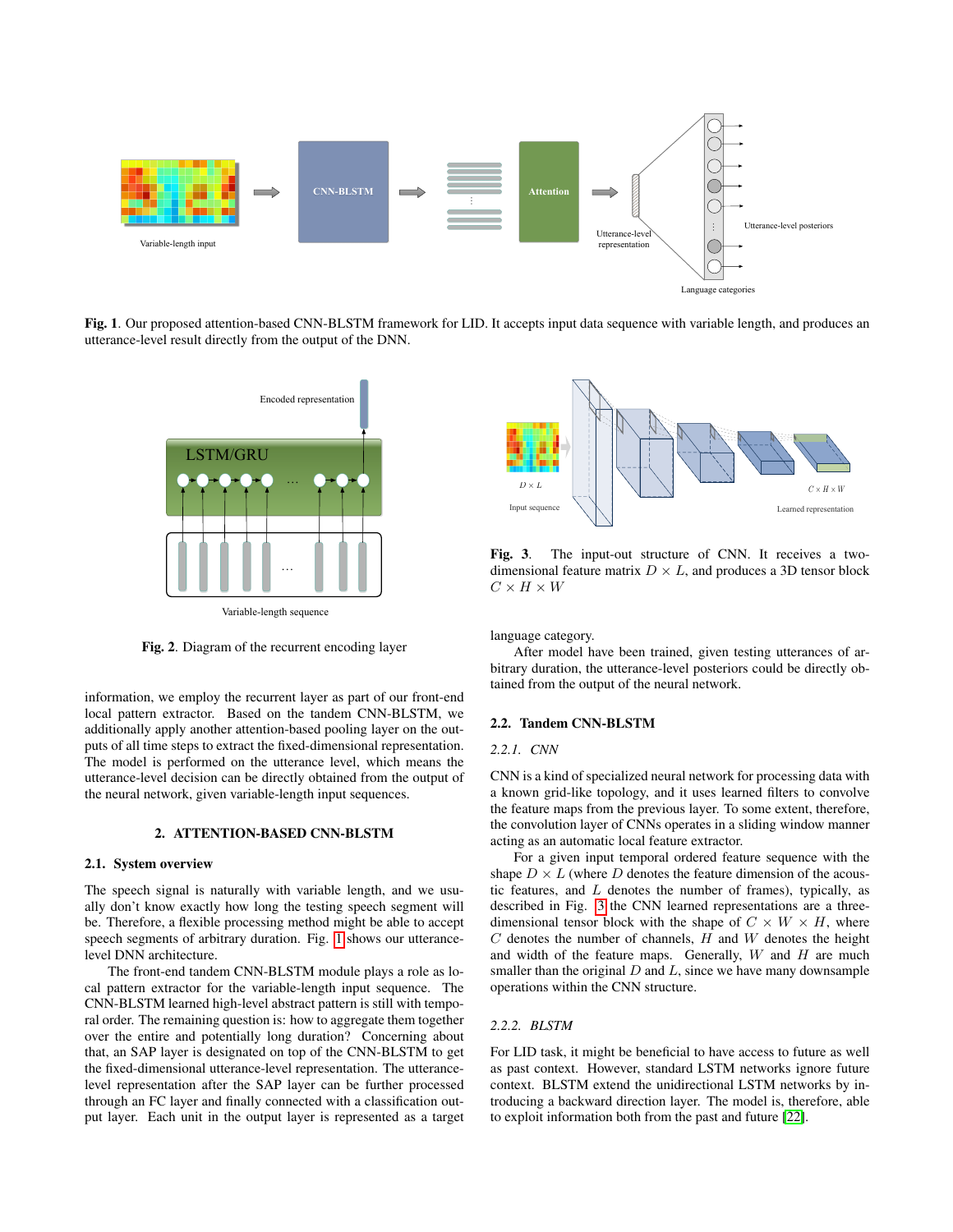

<span id="page-2-0"></span>Fig. 4. The input-out structure of BLSTM layer. It receives a variable-length sequence  $C \times W$ , also produces a variable-length sequence  $2R \times W$ 

The CNNs produce the three-dimensional output with the shape of  $C \times H \times W$ . However, BLSTM expects inputs to be a twodimensional tensor. Therefore, we first pool the output of CNN along its height axis and then squeeze it into a two-dimensional  $C \times W$ representation by removing the dimension of size 1. Here, C not only denotes the number of channels of CNN but also represents the input feature dimension for BLSTM. Similarly, W not only denotes the width of the CNN feature maps but also represents the time step in BLSTM. It is noticed that  $W$  is a variable number considering different input frames L.

As shown in Fig. [4,](#page-2-0) the output of the BLSTM is also a variablelength sequence of shape  $2R \times W$ , where R denotes the output feature dimension of the BLSTM.

# 2.3. Attention mechanism

In our previous work, we employ a TAP layer on top of the CNN and pool the CNN extracted feature maps equally. Considering the BLSTM produced variable-length sequences, we can also use the same TAP layer to aggregate the variable-length sequence together. However, not all frame of features contributes equally to the utterance-level representation. For example, the last time step in the forward direction and the first step in backward direction may be encoded more information about the sequence. Therefore, we introduce an attention-based pooling layer to pay attention to such frames that are important to the classification and aggregate those informative frames to form an utterance-level representation.

We implement the SAP layer the same as in [\[12\]](#page-4-11). That is, we first feed the variable-length sequence produced by BLSTM  ${x_1, x_2, \dots, x_T}$  into a multi-layer perceptron (MLP) to get  ${h_1, h_2, \cdots, h_T}$  as a hidden representation. In this paper, we simply adopt a one-layer perceptron,

$$
h_t = \tanh(\mathcal{W}x_t + b) \tag{1}
$$

Then we measure the importance of each frame as the similarity of  $h_t$  with a learnable context vector  $\mu$  and get a normalized impor-



<span id="page-2-1"></span>Fig. 5. The input-out structure of SAP layer. It receives a variablelength sequence  $2R \times W$ , produces a fixed-dimensional utterancelevel representation of size 2R

tance weight  $\alpha_t$  through a softmax function.

$$
\alpha_t = \frac{\exp(\boldsymbol{h}_t^T \boldsymbol{\mu})}{\sum_{t=1}^T \exp(\boldsymbol{h}_t^T \boldsymbol{\mu})}
$$
(2)

The context vector  $\mu$  can be seen as a high-level representation of a fixed query "what is the informative frame over the whole frames [\[23\]](#page-4-22). It is randomly initialized and jointly learned during the training process.

After that, as demonstrated in Fig. [5,](#page-2-1) the utterance-level representation e can be generated as a weighted sum of the BLSTM produced variable-length sequence based on the learned weights  $\alpha_t$ ,

$$
e = \sum_{t=1}^{T} \alpha_t x_t \tag{3}
$$

## 3. EXPERIMENTS

#### 3.1. Data description

We conducted experiments on the 2007 NIST Language Recognition Evaluation (LRE). Our training corpus including Callfriend datasets, LRE 2003, LRE 2005, SRE 2008 datasets, and development data for LRE07. The total training data is about 37000 utterances.

The task of interest is closed-set language detection. There are 14 target languages in the testing corpus, which included 7530 utterances with three nominal durations of 30, 10 and 3 seconds.

#### 3.2. Neural network training

Audio is converted to 64-dimensional log Mel-filterbank energies with a frame-length of 25 ms, mean-normalized over a sliding window of up to 3 seconds. A frame-level energy-based voice activity detection (VAD) selects features corresponding to speech frames.

In order to get higher-level abstract representation, we design a deep CNN based on the well-known ResNet-34 architecture [\[25\]](#page-4-23), as described in Table [2.](#page-3-0) All the convolutions are with kernel size  $k = 3 \times 3$ , padding size  $p = 1$ . Stride size  $s = 1$  while downsample option in Table [2](#page-3-0) is set to false,  $s = 2$  while true. Followed by the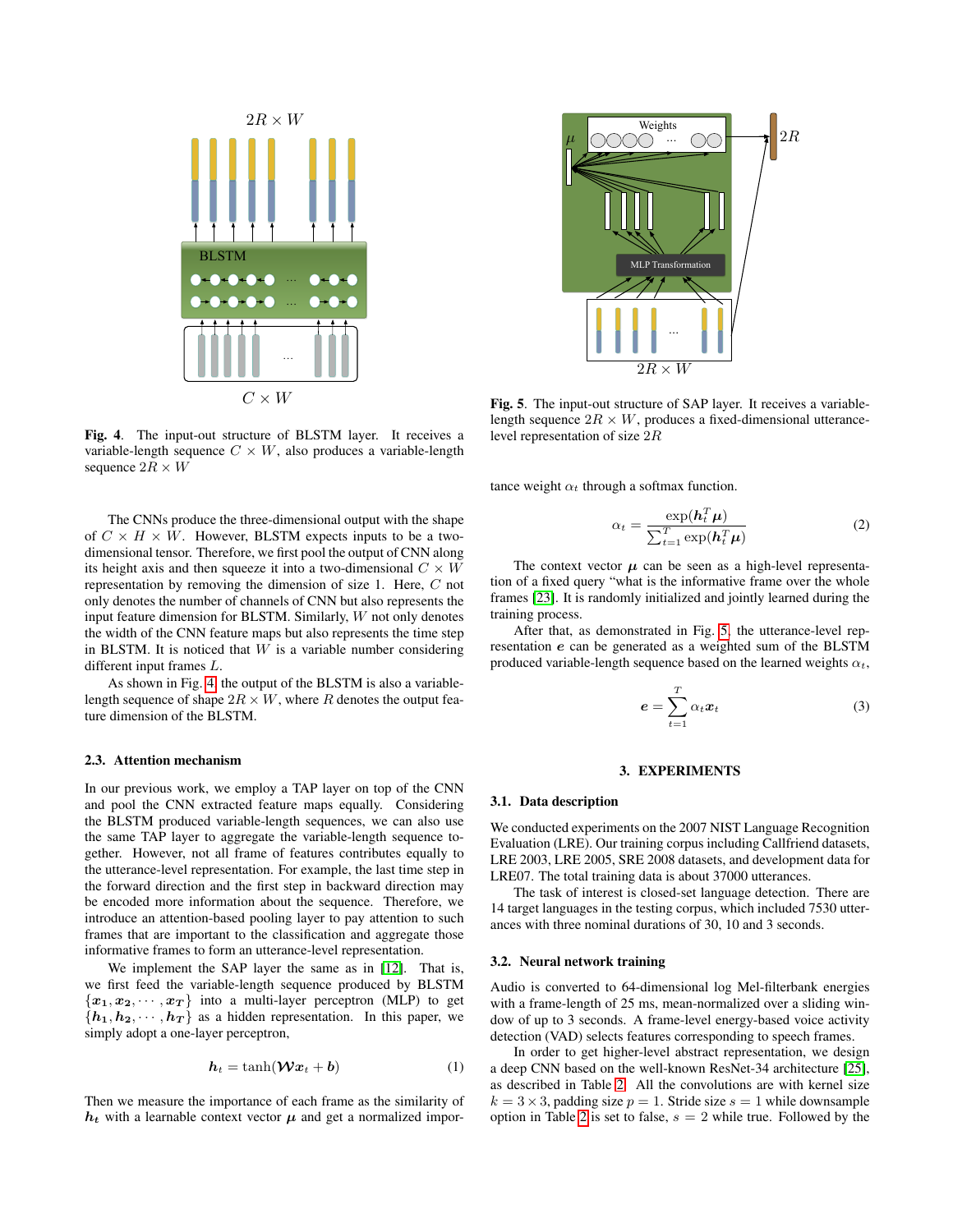<span id="page-3-1"></span>Table 1. Performance on the 2007 NIST LRE closed-set task. N/R: Not reported

| System | <b>System Description</b> | Front-end module | Encoding layer | $C_{avg} (\%)$ |      |      | $EER(\%)$ |      |      |
|--------|---------------------------|------------------|----------------|----------------|------|------|-----------|------|------|
| ID     |                           |                  |                | 3s             | 10s  | 30s  | 3s        | 10s  | 30s  |
|        | $CNN-TAP$ [10]            | <b>CNN</b>       | <b>TAP</b>     | 9.98           | 3.24 | l.73 | 11.28     | 5.76 | 3.96 |
| 2      | <b>CNN-SAP</b> [12]       | <b>CNN</b>       | <b>SAP</b>     | 8.59           | 2.49 | 1.09 | 9.89      | 4.27 | 2.38 |
| 3      | CNN-LSTM [10]             | <b>CNN</b>       | <b>LSTM</b>    | 10.17          | 4.66 | N/R  | 9.80      | 4.26 | N/R  |
| 4      | <b>CNN-GRU [10]</b>       | <b>CNN</b>       | GRU            | 11.31          | 5.49 | N/R  | 10.74     | 6.40 | N/R  |
| 5      | LSTM-Attention [24]       | <b>LSTM</b>      | Attention      | N/R            | N/R  | N/R  | 14.72     | N/R  | N/R  |
| 6      | <b>CNN-BLSTM TAP</b>      | <b>CNN-BLSTM</b> | <b>TAP</b>     | 9.83           | 3.31 | 2.03 | 11.22     | 5.26 | 3.67 |
| ┑      | <b>CNN-BLSTM SAP</b>      | <b>CNN-BLSTM</b> | <b>SAP</b>     | 9.22           | 2.54 | 0.97 | 9.50      | 3.48 | 1.77 |
| 8      | Fusion $ID2 + ID7$        |                  |                | 7.98           | 2.30 | 0.89 | 8.03      | 3.05 | 1.56 |

<span id="page-3-0"></span>Table 2. Attention-based CNN-BLSTM network structure. N/A: Not available

| Layer            | Output size              | Downsample | Channels | <b>Blocks</b> |
|------------------|--------------------------|------------|----------|---------------|
| Conv1            | $64 \times L$            | False      | 16       |               |
| Res1             | $64\times L$             | False      | 16       | 3             |
| Res2             | $32 \times \frac{L}{2}$  | True       | 32       | 4             |
| Res3             | $16 \times \frac{L}{4}$  | True       | 64       | 6             |
| Res <sub>4</sub> | $8 \times \frac{L}{8}$   | True       | 128      | 3             |
| Pool             | $128 \times \frac{L}{8}$ | N/A        | N/A      | N/A           |
| <b>BLSTM</b>     | $256\times \frac{L}{8}$  | N/A        | N/A      | N/A           |
| <b>SAP</b>       | 256                      | N/A        | N/A      | N/A           |
| Output           | 14                       | N/A        | N/A      | N/A           |

deep CNN, two layer 128-dimensional BLSTM is built to capture the temporal structure, and produces a variable-length sequence of shape  $256 \times \frac{L}{8}$ . After the CNN-BLSTM front-end module, a SAP is designated on top to get the utterance-level representation.

Therefore, given the input data sequence of shape  $64 \times L$ , where  $L$  denotes variable-length data frames, we finally get 256dimensional utterance-level representation. The number of output classes is 14.

We use common stochastic gradient descent (SGD) with momentum 0.9 and weight decay 1e-4. The learning rate is set to 0.1, 0.01, 0.001 and is switched when the training loss plateaus. Since we have no separated validation set, the converged model after the last optimization step is used for evaluation.

In the training stage, the model is trained with a mini-batch size of 128. We design a data loader to generate the variable-length training examples dynamically. For each training step, an integer  $L$  within [200,1000] interval is randomly generated, and each data in the mini-batch is cropped or extended to L frames. Therefore, a dynamic mini-batch of data with the shape of  $128 \times 64 \times L$  is generated on-the-fly, and  $L$  is a batch-wise variable number.

In the testing stage, all the 3 seconds, 10 seconds, and 30 seconds duration data is tested on the same model. Because the duration length is arbitrary, we feed the testing speech utterance to the trained neural network one by one.

## 3.3. Evaluation

Table [1](#page-3-1) shows the performance on the 2007 NIST LRE closed-set task. The performance is reported in average detection cost  $C_{avg}$ and equal error rate (EER).

For our purpose in exploring how to exploit the temporal structure in the neural network and using BLSTM as part of the front-end module, we first implement two CNN baseline system without any recurrent layer.

For CNN-TAP system, the front-end CNN is directly connected with a TAP layer to get the utterance-level representation. For CNN-SAP system, the TAP layer is replaced by an SAP layer. Comparing the results of CNN-TAP and CNN-SAP, we can find that the attention-based pooling mechanism can improve the system performance significantly.

When we apply context-dependent GRU/LSTM as our encoding layer rather than the context-independent TAP or SAP layer, the performance gets much worse. Especially, when the full 30-seconds duration utterance is fed into the CNN-GRU/CNN-LSTM trained within 200 ∼1000 frames (about 2∼10 seconds), the performance drops sharply and almost near random.

In previous work [\[24\]](#page-4-24), *Geng et al.* utilized LSTM as the frontend module and introduced an attention-based mechanism to get the utterance-level representation. They only give results on the 3 seconds short duration task, and the performance is not as good as those systems using deep CNN as the front-end module.

In our experiment, first, we introduce BLSTM into the raw CNN-TAP baseline system and implement a tandem CNN-BLSTM TAP system. It is very interesting that although CNN-BLSTM module introduces much more parameters comparing with the original CNN, it results in slightly degraded performance. It might be the reason that the BLSTM produced output representation are naturally "unequal". For example, the last step in the forward direction and the first step in the backward direction may be encoded with more information about the utterance than other time steps.

Therefore, a simple average operation might not be appropriate, and we replace the TAP layer with the SAP layer. The network architecture of the final tandem CNN-BLSTM SAP system is described in Table [2.](#page-3-0) The performance is not only much superior to the CNN-BLSTM-TAP system but also better than the CNN-TAP and CNN-SAP baseline system, especially for the 30 seconds long duration task. Moreover, the score-level fusion of system ID2 and ID7 can further improve the performance significantly.

#### 4. CONCLUSIONS

In this paper, we implement an attention-based CNN-BLSTM model for utterance-level end-to-end LID. The front-end tandem CNN-BLSTM module plays a role as local pattern extractor for the variable-length inputs, and the following SAP layer is built on top to get the fixed-dimensional utterance-level representation. The experiment results show the superiority of the tandem CNN-BLSTM SAP system, especially for the long duration task.